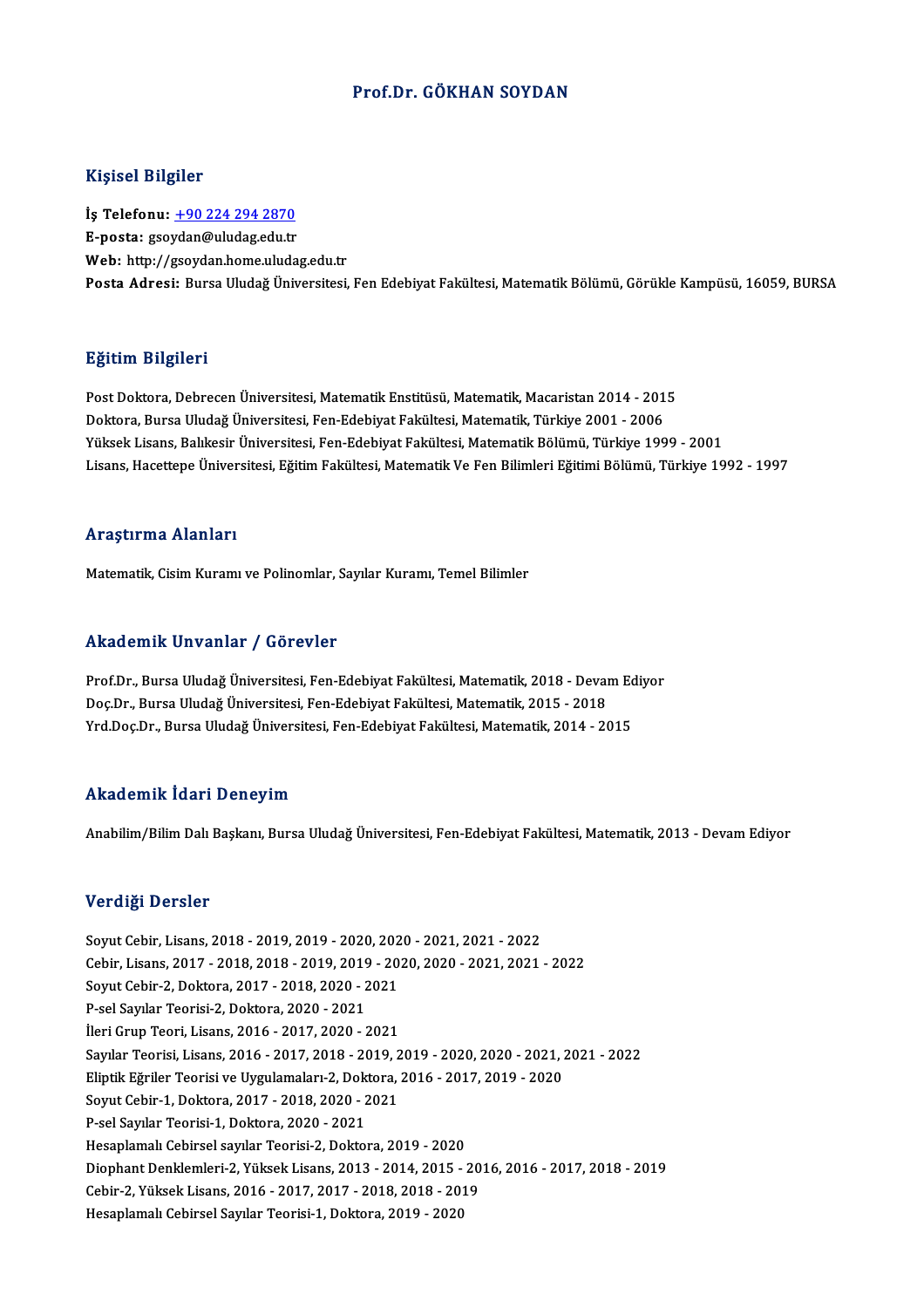Eliptik Eğriler Teorisi ve Uygulamaları-1, Doktora, 2017 - 2018, 2019 - 2020<br>Elamantar Sau Kunamı, Lisans, 2019, ...2020 Eliptik Eğriler Teorisi ve Uygulamaları-1, Dol<br>Elemanter Sayı Kuramı, Lisans, 2019 - 2020<br>Elemanter Sayı Kuramı, Lisans, 2017 - 2019 Eliptik Eğriler Teorisi ve Uygulamaları-1, Doktora, 2017 - 2<br>Elemanter Sayı Kuramı, Lisans, 2019 - 2020<br>Elemanter Sayı Kuramı, Lisans, 2017 - 2018, 2018 - 2019<br>Diaphant Danklamları 1, Vülsek Lisans, 2012, 2014, 2014 Elemanter Sayı Kuramı, Lisans, 2019 - 2020<br>Elemanter Sayı Kuramı, Lisans, 2017 - 2018, 2018 - 2019<br>Diophant Denklemleri-1, Yüksek Lisans, 2013 - 2014, 2016 - 2017, 2017 - 2018, 2018 - 2019 Elemanter Sayı Kuramı, Lisans, 2017 - 2018, 2018 - 2019<br>Diophant Denklemleri-1, Yüksek Lisans, 2013 - 2014, 2016 - 20<br>Cebir-1, Yüksek Lisans, 2016 - 2017, 2017 - 2018, 2018 - 2019<br>Halka Teorisine Ciris, Lisans, 2016 - 2017 Diophant Denklemleri-1, Yüksek Lisans, 2013 - 2014, 20<br>Cebir-1, Yüksek Lisans, 2016 - 2017, 2017 - 2018, 2018<br>Halka Teorisine Giriş, Lisans, 2016 - 2017, 2017 - 2018<br>Cebircel Ceometri 1, Dektors, 2018, 2019 Cebir-1, Yüksek Lisans, 2016 - 2017, 2017<br>Halka Teorisine Giriş, Lisans, 2016 - 2017, 2<br>Cebirsel Geometri-1, Doktora, 2018 - 2019<br>Cebirsel Savılar Teorisine Giriş, Lisans, 201 Halka Teorisine Giriş, Lisans, 2016 - 2017, 2017 - 2018<br>Cebirsel Geometri-1, Doktora, 2018 - 2019<br>Cebirsel Sayılar Teorisine Giriş, Lisans, 2013 - 2014, 2015 - 2016, 2016 - 2017, 2017 - 2018 Cebirsel Geometri-1, Doktora, 2018 - 2019<br>Cebirsel Sayılar Teorisine Giriş, Lisans, 2013 - 2014, 2015<br>Cebirsel Sayılar Teorisi, Lisans, 2013 - 2014, 2015 - 2016<br>Cebire Giris, Lisans, 2012, 2014, 2015, 2016, 2016, 201 Cebirsel Sayılar Teorisine Giriş, Lisans, 2013 - 2014, 2015 - 2<br>Cebirsel Sayılar Teorisi, Lisans, 2013 - 2014, 2015 - 2016<br>Cebire Giriş, Lisans, 2013 - 2014, 2015 - 2016, 2016 - 2017<br>Flamantar Sayı Kuramı, Lisans, 2016, 20 Cebirsel Sayılar Teorisi, Lisans, 2013 - 2014,<br>Cebire Giriş, Lisans, 2013 - 2014, 2015 - 201<br>Elemanter Sayı Kuramı, Lisans, 2016 - 2017<br>Cenel Matematik II. Lisans, 2012, 2014, 201 Cebire Giriş, Lisans, 2013 - 2014, 2015 - 2016, 2016 -<br>Elemanter Sayı Kuramı, Lisans, 2016 - 2017<br>Genel Matematik-II, Lisans, 2013 - 2014, 2015 - 2016<br>Cenel Matematik 1 Jisans, 2012, 2014, 2015, 2016 Elemanter Sayı Kuramı, Lisans, 2016 - 2017<br>Genel Matematik-II, Lisans, 2013 - 2014, 2015 - 2016<br>Genel Matematik-1, Lisans, 2013 - 2014, 2015 - 2016 Genel Matematik-II, Lisans, 2013 - 2014, 201<br>Genel Matematik-1, Lisans, 2013 - 2014, 201<br>Halka Teorisi-2, Yüksek Lisans, 2013 - 2014<br>Halka Teorisi 1, Vüksek Lisans, 2013 - 2014 Genel Matematik-1, Lisans, 2013 - 2014, 201<br>Halka Teorisi-2, Yüksek Lisans, 2013 - 2014<br>Halka Teorisi-1, Yüksek Lisans, 2013 - 2014 Halka Teorisi-1, Yüksek Lisans, 2013 - 2014<br>Yönetilen Tezler

Soydan G., Cebirsel eğriler üzerindeki rasyonel diziler, Doktora, G.SAVAŞ(Öğrenci), 2022 SOYDAN G., Terai sanısı hakkındaki dıophant denklemler, Yüksek Lisans, E.Kızıldere(Öğrenci), 2019 SOYDAN G., Ardışık kuvvet toplamları ve Bernoulli polinomları, Yüksek Lisans, G.SAVAŞ(Öğrenci), 2016

# SOTDAN G., Ardışık kuvvet toplamları ve Bernotini polinomları, Tüksek Lisans, G.SAVAş(Ogre<br>SCI, SSCI ve AHCI İndekslerine Giren Dergilerde Yayınlanan Makaleler

|      | SCI, SSCI ve AHCI İndekslerine Giren Dergilerde Yayınlanan Makaleler                                                             |
|------|----------------------------------------------------------------------------------------------------------------------------------|
| L    | On a class of generalized Fermat equations of signature (2,2n,3)                                                                 |
|      | Chałupka K., Dąbrowski A., SOYDAN G.                                                                                             |
|      | Journal of Number Theory, cilt 234, ss.153-178, 2022 (SCI Indekslerine Giren Dergi)                                              |
| Н.   | On elliptic curves induced by rational Diophantine quadruples                                                                    |
|      | Dujella A., SOYDAN G.                                                                                                            |
|      | Proceedings of the Japan Academy Series A: Mathematical Sciences, cilt.98, sa.1, 2022 (SCI Expanded Indekslerine<br>Giren Dergi) |
| Ш.   | A note on the Diophantine equation $x(2)=4p(n)-4p(m) + l(2)$                                                                     |
|      | Abu Muriefah F. S., Le M., SOYDAN G.                                                                                             |
|      | INDIAN JOURNAL OF PURE & APPLIED MATHEMATICS, 2021 (SCI Indekslerine Giren Dergi)                                                |
| IV.  | The shuffle variant of a Diophantine equation of Miyazaki and Togbe                                                              |
|      | Kizildere E., SOYDAN G., Han Q., Yuan P.                                                                                         |
|      | BULLETIN MATHEMATIQUE DE LA SOCIETE DES SCIENCES MATHEMATIQUES DE ROUMANIE, cilt.64, sa.3, ss.243-                               |
|      | 254, 2021 (SCI İndekslerine Giren Dergi)                                                                                         |
| V.   | A note on the ternary Diophantine equation $x(2) - y(2m) = z(n)$                                                                 |
|      | Berczes A., Le M., Pink I., SOYDAN G.                                                                                            |
|      | ANALELE STIINTIFICE ALE UNIVERSITATII OVIDIUS CONSTANTA-SERIA MATEMATICA, cilt.29, sa.2, ss.93-105,                              |
|      | 2021 (SCI İndekslerine Giren Dergi)                                                                                              |
| VI.  | Rational points in geometric progression on the unit circle                                                                      |
|      | Celik G. S., Sadek M., SOYDAN G.                                                                                                 |
|      | PUBLICATIONES MATHEMATICAE-DEBRECEN, cilt.98, ss.513-520, 2021 (SCI Indekslerine Giren Dergi)                                    |
| VII. | A note on Terai's conjecture concerning primitive Pythagorean triples                                                            |
|      | Le M., SOYDAN G.                                                                                                                 |
|      | HACETTEPE JOURNAL OF MATHEMATICS AND STATISTICS, cilt.50, sa.4, ss.911-917, 2021 (SCI Indekslerine Giren                         |
|      | Dergi)                                                                                                                           |
|      |                                                                                                                                  |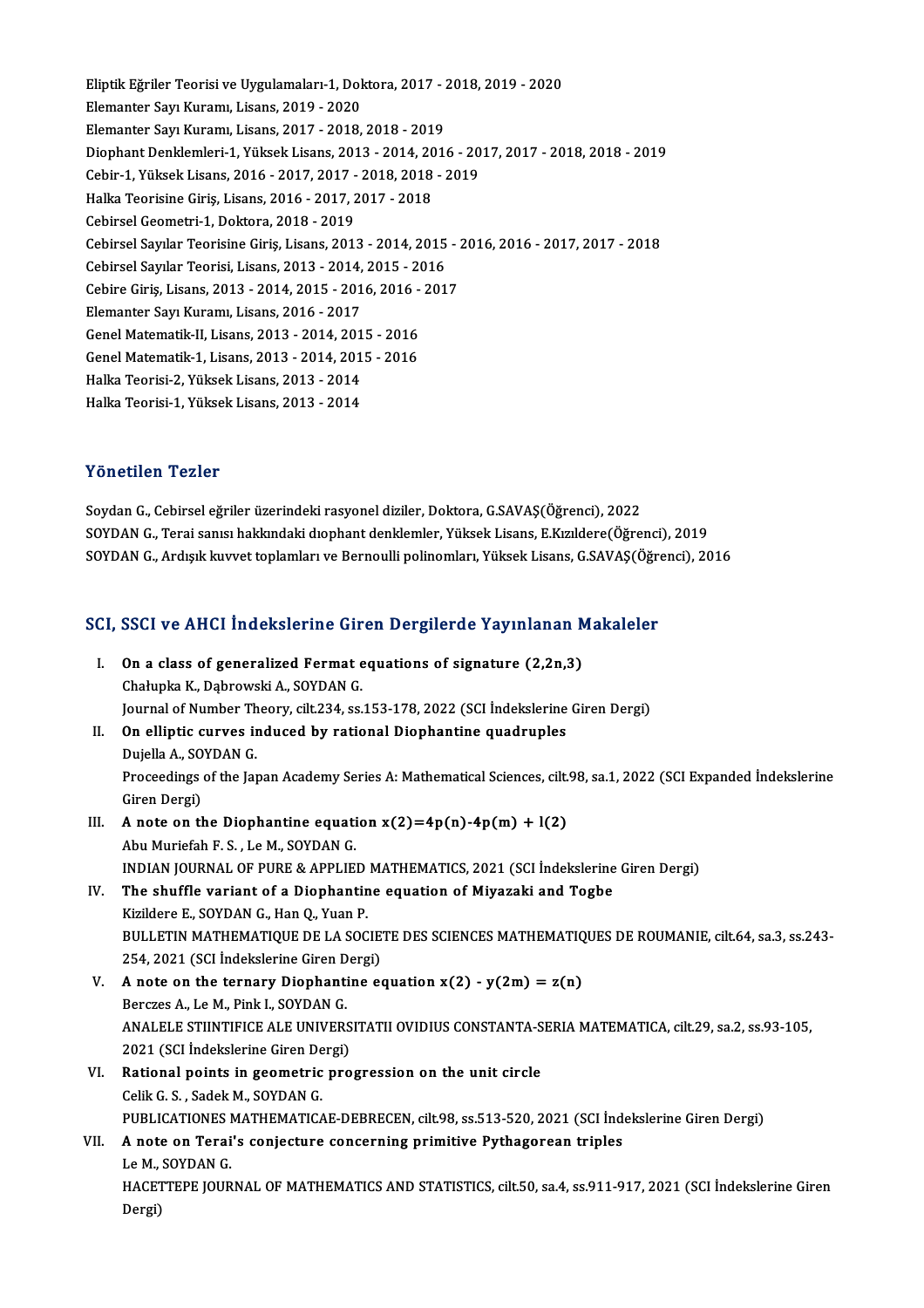VIII. A NOTE ON THE EXPONENTIAL DIOPHANTINE EQUATION  $(A(2)n)(x) + (B(2)n)(y) = ((A(2) + B-2) n)(x)$ A NOTE<br>2)n)(z)<br>Le M SO A NOTE ON THE<br>2)n)(z)<br>Le M., SOYDAN G.<br>CLASNIK MATEM 2)n)(z)<br>Le M., SOYDAN G.<br>GLASNIK MATEMATICKI, cilt.55, sa.2, ss.195-201, 2020 (SCI İndekslerine Giren Dergi)<br>On a slass af Labasaya Livnaanan Nagall tuna asyatiana Le M., SOYDAN G.<br>GLASNIK MATEMATICKI, cilt.55, sa.2, ss.195-201, 2020 (SCI Inde<br>IX. On a class of Lebesgue-Ljunggren-Nagell type equations<br>Dabrowski A., Günhan N., Soydan G. GLASNIK MATEMATICKI, cilt.55, sa.2<br>On a class of Lebesgue-Ljunggre<br>Dabrowski A., Günhan N., Soydan G.<br>JOUPNAL OF NUMPER THEORY, silt. On a class of Lebesgue-Ljunggren-Nagell type equations<br>Dabrowski A., Günhan N., Soydan G.<br>JOURNAL OF NUMBER THEORY, cilt.215, ss.149-159, 2020 (SCI İndekslerine Giren Dergi)<br>RESOLUTION OF THE FOUATION (3(x1) 1)(3(x3) 1) = X. RESOLUTION OF THE EQUATION  $(3(x1)-1)(3(x2)-1) = (5(y1)-1)(5(y2)-1)$ <br>Liptai K., Nemeth L., SOYDAN G., Szalav L. JOURNAL OF NUMBER THEORY, cilt.215, s<br>RESOLUTION OF THE EQUATION (3(1)<br>Liptai K., Nemeth L., SOYDAN G., Szalay L.<br>ROCKY MOUNTAIN JOURNAL OF MATHEN RESOLUTION OF THE EQUATION  $(3(x1)-1)(3(x2)-1) = (5(y1)-1)(5(y2)-1)$ <br>Liptai K., Nemeth L., SOYDAN G., Szalay L.<br>ROCKY MOUNTAIN JOURNAL OF MATHEMATICS, cilt.50, sa.4, ss.1425-1433, 2020 (SCI İndekslerine Giren Dergi)<br>A nota an the ter Liptai K., Nemeth L., SOYDAN G., Szalay L.<br>ROCKY MOUNTAIN JOURNAL OF MATHEMATICS, cilt.50, sa.4, ss.1425-1433, 2020 (SCI İndekslerine Giren Dergi)<br>XI. A note on the ternary purely exponential diophantine equation A(x) + B-ROCKY MOUNTAIN JOURNAL<br>**A note on the ternary pur<br>Kizildere E., le M., SOYDAN G.<br>STUDIA SCIENTIABUM MATU** A note on the ternary purely exponential diophantine equation A(x) + B-y = C-z with A plus B = (<br>Kizildere E., le M., SOYDAN G.<br>STUDIA SCIENTIARUM MATHEMATICARUM HUNGARICA, cilt.57, sa.2, ss.200-205, 2020 (SCI İndekslerine Kizildere E., le M., SOYDAN G.<br>STUDIA SCIENTIARUM MATHEMATICARUM HUNGARICA, cilt.57, sa.2, ss.200-205, 2020 (SCI İndekslerine Giren<br>Dergi) STUDIA SCIENTIARUM MATHEMATICARUM HUNGARICA, cilt.57, sa.2, ss.200-205, 2020 (SCI İndekslerine Giren<br>Dergi)<br>XII. An application of Baker's method to the Jesmanowicz' conjecture on primitive Pythagorean triples<br>LeM, SOVDAN. Dergi)<br><mark>An application (</mark><br>Le M., SOYDAN G.<br>PERIODICA MATH An application of Baker's method to the Jesmanowicz' conjecture on primitive Pythagor<br>Le M., SOYDAN G.<br>PERIODICA MATHEMATICA HUNGARICA, cilt.80, sa.1, ss.74-80, 2020 (SCI İndekslerine Giren Dergi)<br>The Dienbentine equation Le M., SOYDAN G.<br>PERIODICA MATHEMATICA HUNGARICA, cilt.80, sa.1, ss.74-80, 2020 (SCI Indekslerine Giren 1<br>XIII. The Diophantine equation  $(x+1)(k) + (x+2)(k) + ...$  plus  $(lx)(k) = y(n)$  revisted<br>Bartali D. Soudan G. PERIODICA MATHEM<br>The Diophantine e<br>Bartoli D., Soydan G.<br>PUBLICATIONES MA The Diophantine equation (x+1)(k) + (x+2)(k) + ... plus (lx)(k) = y(n) revisted<br>Bartoli D., Soydan G.<br>PUBLICATIONES MATHEMATICAE-DEBRECEN, cilt.96, sa.1-2, ss.111-120, 2020 (SCI İndekslerine Giren Dergi)<br>ON THE EXPONENTIAL Bartoli D., Soydan G.<br>PUBLICATIONES MATHEMATICAE-DEBRECEN, cilt.96, sa.1-2, ss.111-120, 2020 (SCI Index<br>XIV. **ON THE EXPONENTIAL DIOPHANTINE EQUATION (n-1)(x) + (n+2)(y) = n(z)**<br>Rai H. Kirildere E. SOYDAN C. Vuan B. PUBLICATIONES MATHEMATICAE-DEE<br>**ON THE EXPONENTIAL DIOPHANT**<br>Bai H., Kizildere E., SOYDAN G., Yuan P.<br>COLLOQUUIM MATHEMATICUM cilt 16 ON THE EXPONENTIAL DIOPHANTINE EQUATION (n-1)(x) + (n+2)(y) = n(z)<br>Bai H., Kizildere E., SOYDAN G., Yuan P.<br>COLLOQUIUM MATHEMATICUM, cilt.161, sa.2, ss.239-249, 2020 (SCI İndekslerine Giren Dergi)<br>BATIONAL SEQUENCES ON DIE Bai H., Kizildere E., SOYDAN G., Yuan P.<br>COLLOQUIUM MATHEMATICUM, cilt.161, sa.2, ss.239-249, 2020 (SCI İndeksleri<br>XV. RATIONAL SEQUENCES ON DIFFERENT MODELS OF ELLIPTIC CURVES<br>Celik G. S. , Sadek M., SOYDAN G. COLLOQUIUM MATHEMATICUM,<br>RATIONAL SEQUENCES ON D<br>Celik G. S. , Sadek M., SOYDAN G.<br>CLASNIK MATEMATICKL gilt 54 GLASNIK MATEMATICKI, cilt.54, sa.1, ss.53-64, 2019 (SCI İndekslerine Giren Dergi) Celik G. S., Sadek M., SOYDAN G.<br>GLASNIK MATEMATICKI, cilt.54, sa.1, ss.53-64, 2019 (SCI İndekslerine Giren Dergi)<br>XVI. On the Diophantine equation (&ITx&IT+1)&ITk&IT + (&ITx&IT+2)&ITk&IT + ... + GLASNIK MATEMATICKI, cilt.54, sa.1, ss.<br>On the Diophantine equation (&ITx<br>(2&ITx&IT)&ITk&IT = &ITy(n)&IT<br>Perstac A Bink L Saves G SOVDAN G On the Diophantine equation (&IT:<br>(2&ITx&IT)&ITk&IT = &ITy(n)&IT<br>Berczes A., Pink I., Savas G., SOYDAN G.<br>JOUPMAL OF NUMPER TUFORY sik 123 (2&ITx&IT)&ITk&IT = &ITy(n)&IT<br>Berczes A., Pink I., Savas G., SOYDAN G.<br>JOURNAL OF NUMBER THEORY, cilt.183, ss.326-351, 2018 (SCI İndekslerine Giren Dergi)<br>On the Diephentine equation ((e1.1)m(?)11)(r) 1 (am(?) 1)(v) = (am Berczes A., Pink I., Savas G., SOYDAN G.<br>JOURNAL OF NUMBER THEORY, cilt.183, ss.326-351, 2018 (SCI Indekslerine Giren Der<sub>i</sub><br>XVII. **On the Diophantine equation**  $((c+1)m(2)+1)(x) + (cm(2)-1)(y) = (am)(z)$ <br>Kizildere E., Miyazaki T., SO **JOURNAL OF NUMBER THEORY, cilt**<br>**On the Diophantine equation ((**<br>Kizildere E., Miyazaki T., SOYDAN G.<br>TURKISH JOURNAL OF MATHEMATI On the Diophantine equation ((c+1)m(2)+1)(x) + (cm(2)-1)(y) = (am)(z)<br>Kizildere E., Miyazaki T., SOYDAN G.<br>TURKISH JOURNAL OF MATHEMATICS, cilt.42, sa.5, ss.2690-2698, 2018 (SCI İndekslerine Giren Dergi)<br>ELLIPTIC CURVES CO XVIII. ELLIPTIC CURVES CONTAINING SEQUENCES OF CONSECUTIVE CUBES<br>Celik G. S., SOYDAN G. TURKISH JOURNAL OF<br>ELLIPTIC CURVES C<br>Celik G. S. , SOYDAN G.<br>POCKY MOUNTAIN JOI ROCKY MOUNTAIN JOURNAL OF MATHEMATICS, cilt.48, sa.7, ss.2163-2174, 2018 (SCI İndekslerine Giren Dergi) Celik G. S., SOYDAN G.<br>ROCKY MOUNTAIN JOURNAL OF MATHEMATICS, cilt.48, sa.7, ss.2163-2174, 2018 (SC<br>XIX. On the Diophantine equation  $(x+1)(k)(x+2)(k) + ...$ plus  $(lx)(k) = y(n)$ <br>SOYDAN G ROCKY MON<br>**On the Dic**<br>SOYDAN G.<br>PUPLICATI SOYDAN G.<br>PUBLICATIONES MATHEMATICAE-DEBRECEN, cilt.91, ss.369-382, 2017 (SCI İndekslerine Giren Dergi) XX. On the exponential Diophantine equation  $x(2)+2(a) p(b) = y(n)$ Zhu H., Le M., SOYDAN G., Togbe A. On the exponential Diophantine equation x(2)+2(a) p(b) = y(n)<br>Zhu H., Le M., SOYDAN G., Togbe A.<br>PERIODICA MATHEMATICA HUNGARICA, cilt.70, sa.2, ss.233-247, 2015 (SCI İndekslerine Giren Dergi)<br>ON THE NUMPER OF SOLUTIONS OF Zhu H., Le M., SOYDAN G., Togbe A.<br>PERIODICA MATHEMATICA HUNGARICA, cilt.70, sa.2, ss.233-247, 2015 (SCI İndekslerine Giren Dergi)<br>XXI. **ON THE NUMBER OF SOLUTIONS OF THE DIOPHANTINE EQUATION x(2)+2(a) . p(b) = y(4) PERIODICA MATHEMAT<br>ON THE NUMBER OF<br>Zhu H., Le M., Soydan G.<br>MATHEMATICAL BEPOR** ON THE NUMBER OF SOLUTIONS OF THE DIOPHANTINE EQUATION x(2)+2(a)<br>Zhu H., Le M., Soydan G.<br>MATHEMATICAL REPORTS, cilt.17, sa.3, ss.255-263, 2015 (SCI İndekslerine Giren Dergi)<br>Nete en "On the Dienbentine equation ny(2)+2(2m Xhu H., Le M., Soydan G.<br>MATHEMATICAL REPORTS, cilt.17, sa.3, ss.255-263, 2015 (SCI İndekslerine Giren Dergi)<br>XXII. Note on "On the Diophantine equation nx(2)+2(2m) = y(n)" [Y. Wang, T. Wang, J. Number Theory MATHEMATICAL REPORTS, cilt.1<br>Note on "On the Diophantine<br>131 (8) (2011) 1486-1491]<br>SOYDAN G. GANGÜLİ N Note on "On the Dioph<br>131 (8) (2011) 1486-<br>SOYDAN G., CANGÜL İ. N.<br>JOUPNAL OE NUMBER TH SOYDAN G., CANGÜL İ. N.<br>JOURNAL OF NUMBER THEORY, cilt.140, ss.425-426, 2014 (SCI İndekslerine Giren Dergi) SOYDAN G., CANGÜL İ. N.<br>JOURNAL OF NUMBER THEORY, cilt.140, ss.425-426, 2014 (SCI İndekslerine Giren Dergi)<br>XXIII. On the diophantine equation x (2)+2 (a) center dot 3 (b) center dot 11 (c) = y (n)<br>Cangül N. Dominsi M. In JOURNAL OF NUMBER THEORY, cilt.140, ss.425-42<br>On the diophantine equation x (2)+2 (a) cei<br>Cangül İ. N. , Demirci M., Inam I., Luca F., Soydan G.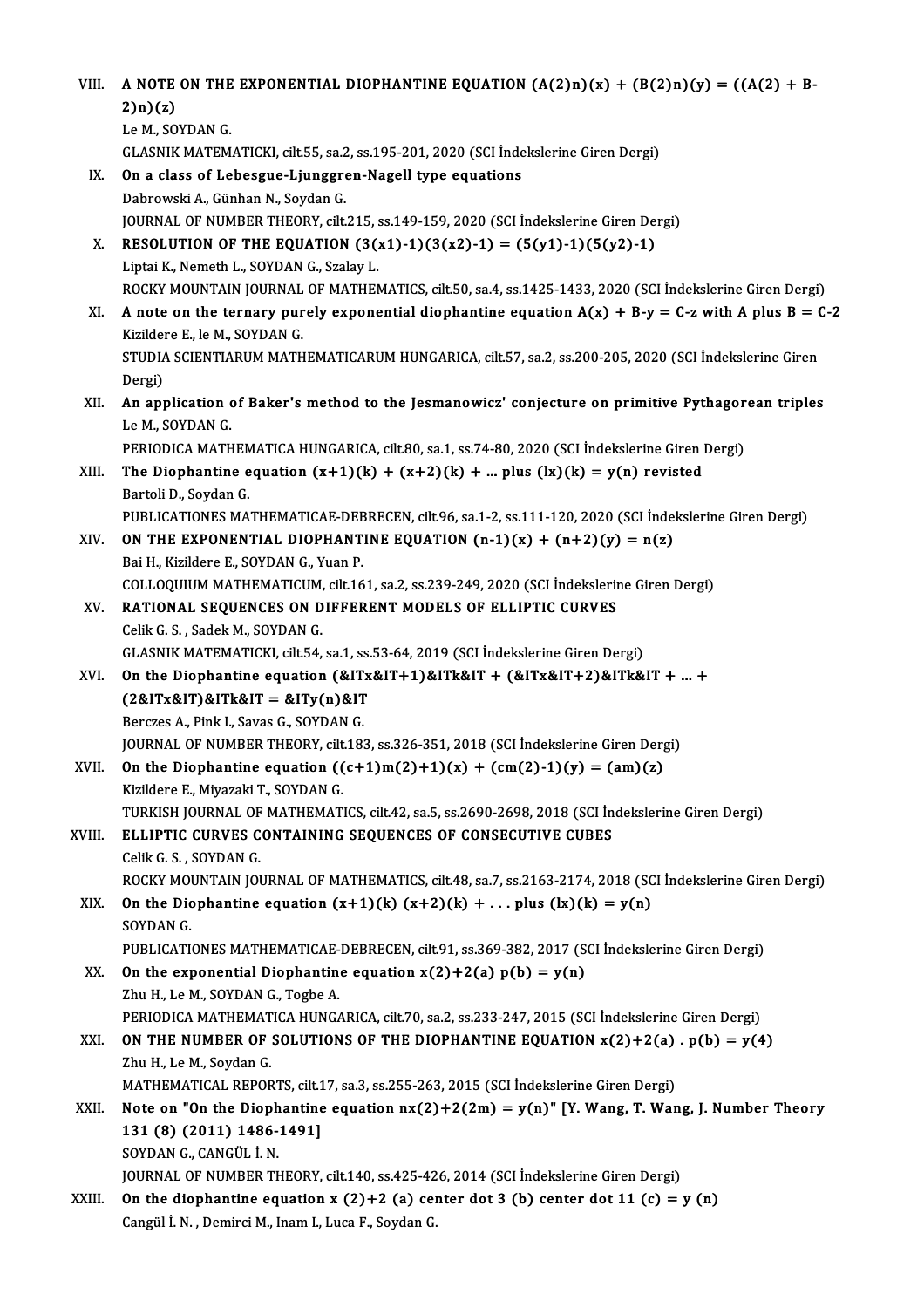MATHEMATICA SLOVACA, cilt.63, ss.647-659, 2013 (SCI İndekslerine Giren Dergi)<br>A NOTE ON TWO DIOBHANTINE FOUATIONS x(2) + (-2(c) n(b) = y(4) XXIV. A NOTE ON TWO DIOPHANTINE EQUATIONS  $x(2) +/- 2(a) p(b) = y(4)$ <br>Zhu H., Soydan G., Qin W. MATHEMATICA SLOVACA<br>**A NOTE ON TWO DIOP**<br>Zhu H., Soydan G., Qin W.<br>MISVOLC MATHEMATICA MISKOLC MATHEMATICAL NOTES, cilt.14, sa.3, ss.1105-1111, 2013 (SCI İndekslerine Giren Dergi) Zhu H., Soydan G., Qin W.<br>MISKOLC MATHEMATICAL NOTES, cilt.14, sa.3, ss.1105-11<br>XXV. On the Diophantine equation  $2(m) + nx(2) = y(n)$ MISKOLC MATHEN<br>On the Diophant<br>Luca F., Soydan G.<br>JOUPNAL OF NUM On the Diophantine equation 2(m) + nx(2) = y(n)<br>Luca F., Soydan G.<br>JOURNAL OF NUMBER THEORY, cilt.132, sa.11, ss.2604-2609, 2012 (SCI İndekslerine Giren Dergi)<br>ON THE DIOPHANTINE FOUATION x(2)+2(s) - 19(b) = v(n) Luca F., Soydan G.<br>JOURNAL OF NUMBER THEORY, cilt.132, sa.11, ss.2604-2609, 2012 (<br>XXVI. ON THE DIOPHANTINE EQUATION  $x(2)+2(a)$ . 19(b) =  $y(n)$ **JOURNAL OF NUMBER THEC<br>ON THE DIOPHANTINE E<br>Soydan G., Ulas M., Zhu H. L.<br>INDIAN JOUPNAL OF PUPE** ON THE DIOPHANTINE EQUATION x(2)+2(a) . 19(b) = y(n)<br>Soydan G., Ulas M., Zhu H. L.<br>INDIAN JOURNAL OF PURE & APPLIED MATHEMATICS, cilt.43, sa.3, ss.251-261, 2012 (SCI İndekslerine Giren<br>Persi) Soydan<br>INDIAN<br>Dergi)<br>ON TH INDIAN JOURNAL OF PURE & APPLIED MATHEMATICS, cilt.43, sa.3, ss.251-261, 2012 (SCI Indekslerine Girer<br>Dergi)<br>XXVII. ON THE RATIO OF DIRECTED LENGTHS ON THE PLANE WITH GENERALIZED ABSOLUTE VALUE Dergi)<br>XXVII. ON THE RATIO OF DIRECTED LENGTHS ON THE PLANE WITH GENERALIZED ABSOLUTE VALUE<br>METRIC AND RELATED PROPERTIES SoydanG.,DogruY.,ArslandoganN.U. FILOMAT, cilt.26, sa.1, ss.119-128, 2012 (SCI İndekslerine Giren Dergi) Soydan G., Dogru Y., Arslandogan N. U.<br>FILOMAT, cilt.26, sa.1, ss.119-128, 2012 (SCI İndekslerine Giren Dergi)<br>XXVIII. **ON THE DIOPHANTINE EQUATION x(2)+7(alpha) . 11(beta) = y(n)**<br>Soydan G FILOMAT,<br>ON THE I<br>Soydan G.<br>MISKOLO Soydan G.<br>MISKOLC MATHEMATICAL NOTES, cilt.13, sa.2, ss.515-527, 2012 (SCI İndekslerine Giren Dergi) Soydan G.<br>MISKOLC MATHEMATICAL NOTES, cilt.13, sa.2, ss.515-527, 2012 (S<br>XXIX. ON THE DIOPHANTINE EQUATION  $x(2)$  5(a) . 11(b) =  $y(n)$ <br>Congül N. Domingi M. Soydan C. Translie N. MISKOLC MATHEMATICAL NOTES, cilt.13, sa.2,<br>**ON THE DIOPHANTINE EQUATION x(2) 5(**<br>Cangül İ.N. , Demirci M., Soydan G., Tzanakis N. FUNCTIONES ET APPROXIMATIO: COMMENTARII MATHEMATICI, VOL 43, PT 2, cilt.43, ss.209-225, 2010 (SCI Indekslerine Giren Dergi) Cangül İ. N., Demirci M., Soydan G., Tzanakis N. FUNCTIONES ET APPROXIMATIO: COMMENTARII MATHEMATICI, VOL 43, PT 2, cilt.43, ss.20<br>Indekslerine Giren Dergi)<br>XXX. THE GROUP STRUCTURE OF BACHET ELLIPTIC CURVES OVER FINITE FIELDS F-p<br>Ikikardes N. Y. DEMIPCI M. Saydan G. CAN İndekslerine Giren Dergi)<br>THE GROUP STRUCTURE OF BACHET ELLIPTIC<br>Ikikardes N.Y., DEMİRCİ M., Soydan G., CANGÜL İ. N.<br>MISKOLC MATHEMATICAL NOTES, cilt 10, sə 3, sə 120 THE GROUP STRUCTURE OF BACHET ELLIPTIC CURVES OVER FINITE FIELDS F-p<br>Ikikardes N.Y., DEMIRCI M., Soydan G., CANGÜL İ. N.<br>MISKOLC MATHEMATICAL NOTES, cilt.10, sa.2, ss.129-136, 2009 (SCI İndekslerine Giren Dergi)<br>Pational n Ikikardes N.Y., DEMİRCİ M., Soydan G., CANGÜL İ. N.<br>MISKOLC MATHEMATICAL NOTES, cilt.10, sa.2, ss.129-136, 2009 (SCI İndekslerine Giren Dergi)<br>XXXI. Rational points on elliptic curves y(2)=x(3)+a(3) in F-P where p equivale MISKOLC MATHEMATICAL NOTES<br>Rational points on elliptic curv<br>Demirci M., Soydan G., Cangül İ. N.<br>POCKY MOUNTAIN JOUPNAL OF N Rational points on elliptic curves y(2)=x(3)+a(3) in F-P where p equivalent to 1 (mod 6) is p:<br>Demirci M., Soydan G., Cangül İ. N.<br>ROCKY MOUNTAIN JOURNAL OF MATHEMATICS, cilt.37, ss.1483-1491, 2007 (SCI İndekslerine Giren

# RUCKY MUUNTAIN JUURNAL OF MATHEMATI<br>Diğer Dergilerde Yayınlanan Makaleler

| Diğer Dergilerde Yayınlanan Makaleler |                                                                                                                    |  |
|---------------------------------------|--------------------------------------------------------------------------------------------------------------------|--|
| L.                                    | ON THE DIOPHANTINE EQUATION (5pn(2) - 1)(x)                                                                        |  |
|                                       | Kizildere E., SOYDAN G.                                                                                            |  |
|                                       | HONAM MATHEMATICAL JOURNAL, cilt.42, sa.1, ss.139-150, 2020 (ESCI Indekslerine Giren Dergi)                        |  |
| II.                                   | ON TRIANGLES WITH COORDINATES OF VERTICES FROM THE TERMS OF THE SEQUENCES {U-kn}                                   |  |
|                                       | $AND {V-kn}$                                                                                                       |  |
|                                       | ÖMÜR N., SOYDAN G., TÜRKER ULUTAŞ Y., Dogru Y.                                                                     |  |
|                                       | RAD HRVATSKE AKADEMIJE ZNANOSTI I UMJETNOSTI-MATEMATICKE ZNANOSTI, cilt.24, sa.542, ss.15-27, 2020                 |  |
|                                       | (ESCI İndekslerine Giren Dergi)                                                                                    |  |
| III.                                  | A brief survey on the generalized Lebesgue-Ramanujan-Nagell Equation                                               |  |
|                                       | Le M., SOYDAN G.                                                                                                   |  |
|                                       | Surveys in Mathematics and its Applications, cilt.15, ss.473-523, 2020 (Diğer Kurumların Hakemli Dergileri)        |  |
| IV.                                   | A note on the diophantine equations $x 2 \pm 5 \alpha$ . pn = y n                                                  |  |
|                                       | SOYDAN G.                                                                                                          |  |
|                                       | Communications Faculty Of Science University of Ankara Series A1Mathematics and Statistics, cilt.67, sa.1, ss.317- |  |
|                                       | 322, 2018 (Diğer Kurumların Hakemli Dergileri)                                                                     |  |
| V.                                    | ON THE DIOPHANTINE EQUATION Sigma(k)(j=1) jF(j)(p) = F-n(q)                                                        |  |
|                                       | SOYDAN G., Nemeth L., Szalay L.                                                                                    |  |
|                                       | ARCHIVUM MATHEMATICUM, cilt.54, sa.3, ss.177-188, 2018 (ESCI Indekslerine Giren Dergi)                             |  |
|                                       | VI – On the Conjecture of Leamanouisz                                                                              |  |

VI. On the Conjecture of Jesmanowicz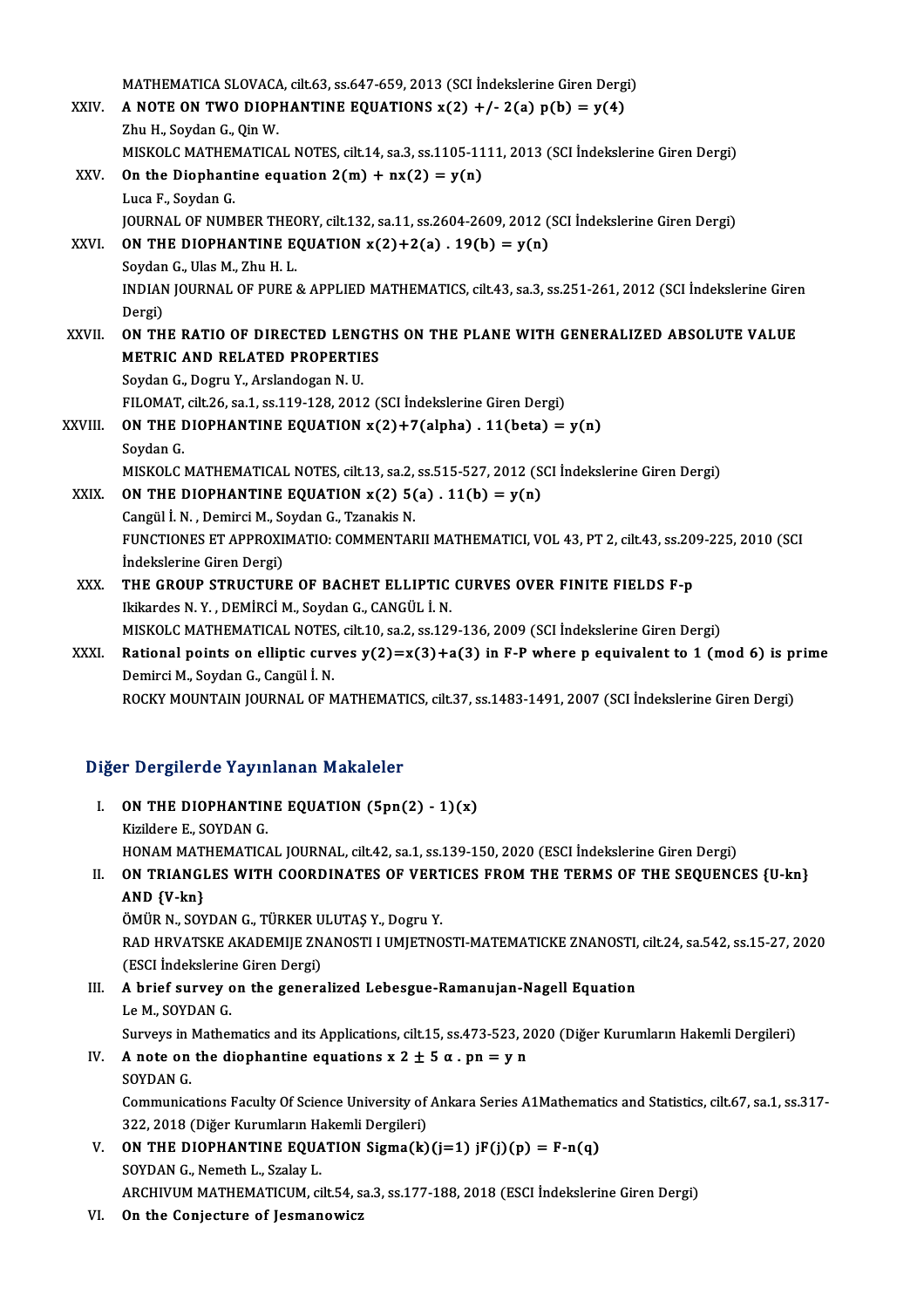Soydan G., Demirci M., Cangul İ. N. , Togbe A.<br>INTERNATIONAL JOURNAL OF APPLIED MA. INTERNATIONAL JOURNAL OF APPLIED MATHEMATICS & STATISTICS, cilt.56, ss.46-72, 2017 (ESCI İndekslerine<br>Giren Dergi) Soydan G., De<br>INTERNATIO<br>Giren Dergi)<br>Complate es INTERNATIONAL JOURNAL OF APPLIED MATHEMATICS & STATISTICS<br>Giren Dergi)<br>VII. Complete solution of the Diophantine equation  $x25a.11b=yn$ <br>SOVRAN C. Translie N. Giren Dergi)<br>**Complete solution of**<br>SOYDAN G., Tzanakis N.<br>Pulletin of the Hellenie l SOYDAN G., Tzanakis N.<br>Bulletin of the Hellenic Mathematical Society, cilt.60, ss.125-151, 2016 (Diğer Kurumların Hakemli Dergileri) SOYDAN G., Tzanakis N.<br>Bulletin of the Hellenic Mathematical Society, cilt.60, ss.125-151, 201<br>VIII. **ON THE DIOPHANTINE EQUATION x(2)+2(a) . 11(b) = y(n)**<br>Cangül J. N. Domirci M. J. von E. Bintor A. Sovdan G. Bulletin of the Hellenic Mathematical Society, cilt.60,<br> **ON THE DIOPHANTINE EQUATION x(2)+2(a)**<br>
Cangül İ.N., Demirci M., Luca F., Pinter A., Soydan G.<br>
FIRONACCI OUARTERLY, cilt.4.8, SS 39, 46, 2010 (FSC Cangül İ. N. , Demirci M., Luca F., Pinter A., Soydan G.<br>FIBONACCI QUARTERLY, cilt.48, ss.39-46, 2010 (ESCI İndekslerine Giren Dergi) Cangül İ. N., Demirci M., Luca F., Pinter A., Soydan G.<br>FIBONACCI QUARTERLY, cilt.48, ss.39-46, 2010 (ESCI İndekslerine<br>IX. A p-adic look at the Diophantine equation  $x2+112k = yn$ <br>Cangül İ. N., Soydan C. Simsel: Y. FIBONACCI QUARTERLY, cilt.48, s<br>A p-adic look at the Diophant<br>Cangül İ.N. , Soydan G., Şimşek Y.<br>Numerisəl Analysis and Annlied N Numerical Analysis and Applied Mathematics, AIP Conference Proceedings, cilt.1168, ss.275-277, 2009 (Diğer Kurumların Hakemli Dergileri) Cangül İ. N., Soydan G., Şimşek Y. Numerical Analysis and Applied Mathematics, AIP Co<br>Kurumların Hakemli Dergileri)<br>X. The Diophantine Equation  $x^2 + 11^m = y^m$ ,<br>Soudan C. Demirgi M. Congül I. N. Kurumların Hakemli Dergileri)<br>The Diophantine Equation x^2<br>Soydan G., Demirci M., Cangül İ. N.<br>Adv. Studies in Contomporery Mat The Diophantine Equation x^2 + 11^m = y^n,<br>Soydan G., Demirci M., Cangül İ. N.<br>Adv. Studies in Contemporary Maths., , cilt.19, sa.2, ss.183-188, 2009 (ESCI İndekslerine Giren Dergi)<br>THE CROUD STRUCTURE OF EREY ELLIRTIC CUR Soydan G., Demirci M., Cangül İ. N.<br>Adv. Studies in Contemporary Maths., , cilt.19, sa.2, ss.183-188, 2009 (ESCI İndekslerine<br>XI. THE GROUP STRUCTURE OF FREY ELLIPTIC CURVES OVER FINITE FIELDS F-p<br>Ikikardes N. Y. , DEMİRCİ Adv. Studies in Contemporary Maths., , cilt.19, sa.2, ss.<br>THE GROUP STRUCTURE OF FREY ELLIPTIC CUI<br>Ikikardes N.Y. , DEMİRCİ M., SOYDAN G., Canguel İ. N.<br>IR IOURNAL OF ALCERRA NUMBER TUFORY AND AR THE GROUP STRUCTURE OF FREY ELLIPTIC CURVES OVER FINITE FIELDS F-p<br>Ikikardes N. Y. , DEMİRCİ M., SOYDAN G., Canguel İ. N.<br>JP JOURNAL OF ALGEBRA NUMBER THEORY AND APPLICATIONS, cilt.10, sa.2, ss.255-262, 2008 (ESCI İndeksle Ikikardes N. Y<br>JP JOURNAL (<br>Giren Dergi)<br>Counting th JP JOURNAL OF ALGEBRA NUMBER THEORY AND APPLICATIONS, cilt<br>Giren Dergi)<br>XII. Counting the Number of Pythagorean Triples in Finite Fields<br>Soudan C. Domingi M. Vildus liskandes N. Cangül i. N. Giren Dergi)<br>XII. Counting the Number of Pythagorean Triples in Finite Fields<br>Soydan G., Demirci M., Yıldız İkikardeş N., Cangül İ. N. Counting the Number of Pythagorean Triples in Finite Fields<br>Soydan G., Demirci M., Yıldız İkikardeş N., Cangül İ. N.<br>Advances in Theoretical and Applied Mathematics, cilt.2, ss.77-82, 2007 (Diğer Kurumların Hakemli Dergile XIII. Rational Points on Elliptic Curves  $y2 = x3 + a3$  in Fp, where p  $\boxtimes$  5 (mod 6) is Prime Soydan G., Demirci M., Yıldız İkikardeş N., Cangül İ. N. Advances in Theoretical and Applied Mathematics, ci<br>**Rational Points on Elliptic Curves y2 = x3 + a3**<br>Soydan G., Demirci M., Yıldız İkikardeş N., Cangül İ. N. Rational Points on Elliptic Curves y2 = x3 + a3 in Fp, where p Ø 5 (mod 6) is Prime<br>Soydan G., Demirci M., Yıldız İkikardeş N., Cangül İ. N.<br>Int. J. of Mathematics Sciences, cilt.1, sa.4, ss.247-250, 2007 (Diğer Kurumların XIV. Rational Points on Frey elliptic curves on finite fields<br>Demirci M., Soydan G., Cangül İ. N. Int. J. of Mathematics Sciences, cilt.<br>Rational Points on Frey ellipti<br>Demirci M., Soydan G., Cangül İ. N.<br>Advances in Theoratical and Annli Rational Points on Frey elliptic curves on finite fields<br>Demirci M., Soydan G., Cangül İ. N.<br>Advances in Theoretical and Applied Mathematics, cilt.2, ss.129-136, 2007 (Diğer Kurumların Hakemli Dergileri)<br>Classification of Demirci M., Soydan G., Cangül İ. N.<br>Advances in Theoretical and Applied Mathematics, cilt.2, ss.129-136, 2007 (Diğer Kurumların Hakemli Der<br>XV. Classification of the Bachet Elliptic Curves y2 = x3 + a3 in Fp, where p Ø 1 ( Advances in Theoretical and Applied Mathematics, cilcularsification of the Bachet Elliptic Curves y2 =<br>Yıldız İkikardeş N., Soydan G., Demirci M., Cangül İ.N. Classification of the Bachet Elliptic Curves y2 = x3 + a3 in Fp, where p **Ø 1 (mod 6)** is<br>Yıldız İkikardeş N., Soydan G., Demirci M., Cangül İ. N.<br>Int. J. of Mathematics Sciences, cilt.1, sa.4, ss.239-241, 2007 (Diğer Kuru Yıldız İkikardeş N., Soydan G., Demirci M., Cangül İ. N.<br>Int. J. of Mathematics Sciences, cilt.1, sa.4, ss.239-241, 2007 (Diğer Kurumların Hakemli De:<br>XVI. The Number of Rational Points on Elliptic Curves y2 = x3 + a3 Int. J. of Mathematics Sciences, cilt.1, sa.4, ss.239-241,<br>The Number of Rational Points on Elliptic Curv<br>Demirci M., Yıldız İkikardeş N., Soydan G., Cangül İ. N.<br>Int. Lef Mathematics Sciences, cilt.1, sa.4, ss.255, 257 The Number of Rational Points on Elliptic Curves y2 = x3 + a3 on Finite Fields<br>Demirci M., Yıldız İkikardeş N., Soydan G., Cangül İ. N.<br>Int. J. of Mathematics Sciences, cilt.1, sa.4, ss.255-257, 2007 (Diğer Kurumların Hake XVII. On the Additive Structure of the Set of Quadratic Residues Modulo p Soydan G., Yıldız İkikardeş N., Demirci M., Cangül İ. N. Int. J. of Mathematics Sciences, cilt.1, sa.4, ss.255-257,<br>On the Additive Structure of the Set of Quadrat<br>Soydan G., Yıldız İkikardeş N., Demirci M., Cangül İ. N.<br>Adv. Studies in Contemporary Mathe, silt 14, sa.2, ss.2 On the Additive Structure of the Set of Quadratic Residues Modulo p<br>Soydan G., Yıldız İkikardeş N., Demirci M., Cangül İ. N.<br>Adv. Studies in Contemporary Maths, cilt.14, sa.2, ss.251-257, 2007 (ESCI İndekslerine Giren Derg Soydan G., Yıldız İkikardeş N., Demirci M., Cangül İ. N.<br>Adv. Studies in Contemporary Maths, cilt.14, sa.2, ss.251-257, 2007 (ESCI İndekslerine Giren D.<br>XVIII. CORRIGENDUM ON "THE NUMBER OF POINTS ON ELLIPTIC CURVES E : y Adv. Studies in Contemporary Maths, cilt.14, sa.2, ss.251<br>CORRIGENDUM ON "THE NUMBER OF POINTS ON<br>Inam I., SOYDAN G., DEMİRCİ M., BİZİM O., CANGÜL İ. N.<br>COMMUNICATIONS OF THE KOREAN MATHEMATICAL S CORRIGENDUM ON "THE NUMBER OF POINTS ON ELLIPTIC CURVES E : y(2) = x(3)<br>Inam I., SOYDAN G., DEMIRCI M., BIZIM O., CANGÜL I. N.<br>COMMUNICATIONS OF THE KOREAN MATHEMATICAL SOCIETY, cilt.22, sa.2, ss.207-208, 2007 (ESCI İndeks Inam I., SOYD<br>COMMUNICA<br>Giren Dergi)

# uren bergi)<br>Hakemli Kongre / Sempozyum Bildiri Kitaplarında Yer Alan Yayınlar

- akemli Kongre / Sempozyum Bildiri Kitaplarında Yer Alan Yayı<br>I. The shuffle variant of a Diophantine equation of Miyazaki and Togbe<br>SOVDAN G. KIZU DERE E. Han O. Yuan B I. The shuffle variant of a Diophantine equation of Miyazaki and Togbe SOYDAN G., KIZILDERE E., Han Q., Yuan P. The third Romanian-Turkish Mathematics Colloquium 2019, Constanta, Romanya, 18 - 22 Eylül 2019 SOYDAN G., KIZILDERE E., Han Q., Yuan P.<br>The third Romanian-Turkish Mathematics Colloquium 2019, Constanta, Roman<br>II. The shuffle variant of a Diophantine equation of Miyazaki and Togbe<br>SOYDAN C. KIZU DERE E. Han Q. Yuan P
- The third Romanian-Turkish Mathematics<br>The shuffle variant of a Diophantine<br>SOYDAN G., KIZILDERE E., Han Q., Yuan P.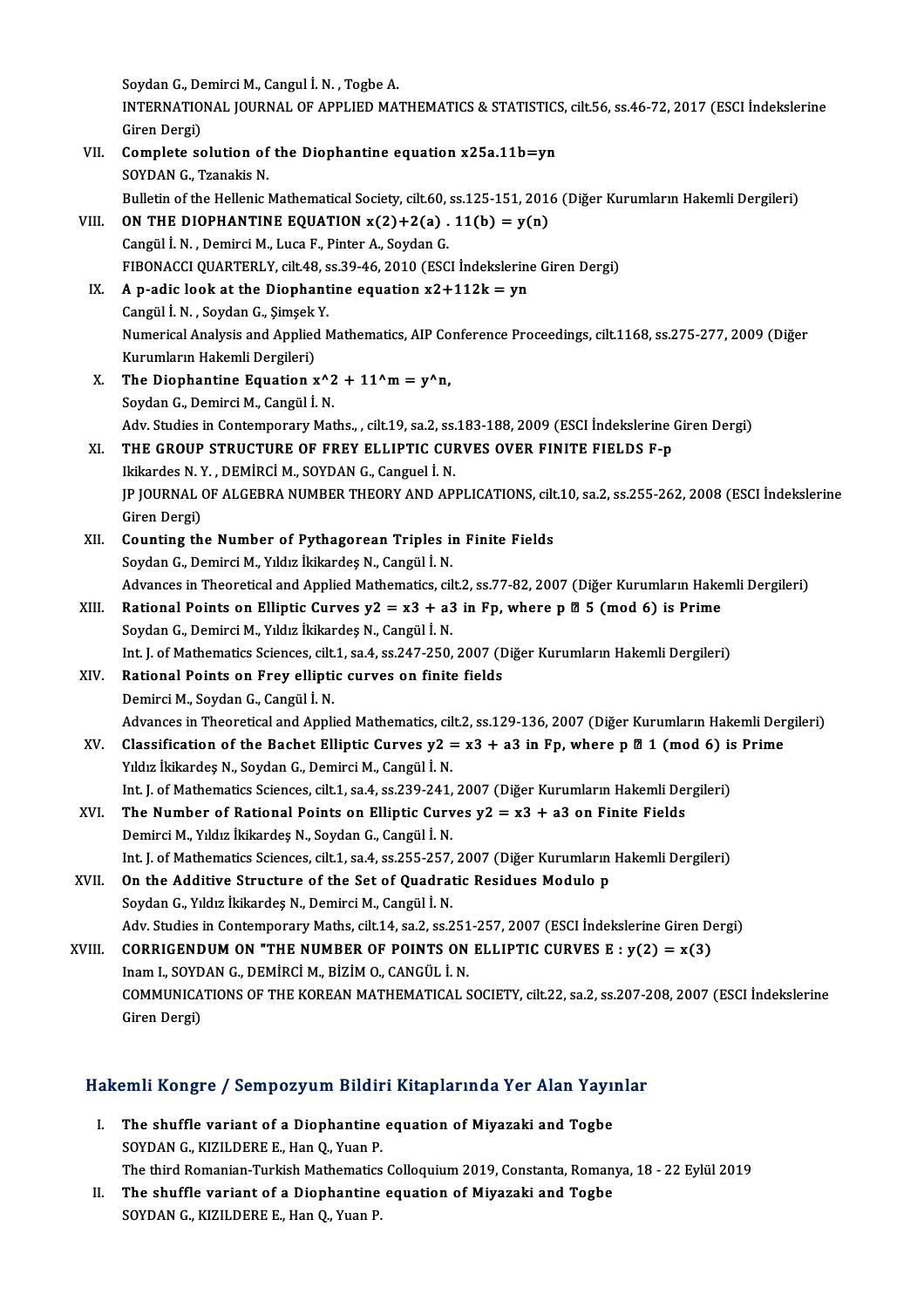|        | Friendly workshop on Diophantine equations and related problems 2019, Bursa, Türkiye, 6 - 08 Temmuz 2019         |
|--------|------------------------------------------------------------------------------------------------------------------|
| III.   | The generalization of two Diophantine equations of Nagell                                                        |
|        | KIZILDERE E., SOYDAN G., Bai H., Yuan P.                                                                         |
|        | 31 st Journees Arithmetiques, İstanbul, Türkiye, 1 - 05 Temmuz 2019                                              |
| IV.    | A note on the ternary purely exponential Diophantine equation AxBy=Cz with AB=C2                                 |
|        | SOYDAN G., KIZILDERE E., Le M.                                                                                   |
|        | Friendly workshop on Diophantine equations and related problems 2019, Bursa, Türkiye, 6 - 08 Temmuz 2019         |
| V.     | Rational sequences on different models of elliptic curves                                                        |
|        | SOYDAN G., Çelik G. S., Sadek M.                                                                                 |
|        | 31 st Journees Arithmetiques, İstanbul, Türkiye, 1 - 05 Temmuz 2019                                              |
| VI.    | On the exponential Diophantine equation $(5pm2-1)x(p(p-5)m21)y=(pm)z$                                            |
|        | SOYDAN G., KIZILDERE E.                                                                                          |
|        | Conference on Diophantine m-tuples and Related Problems-II, Michigan, Amerika Birleşik Devletleri, 15 - 17 Ekim  |
|        | 2018                                                                                                             |
| VII.   | On the exponential Diophantine equation $((b1)m21)x(bm2-1)y=(cm)z$ ,                                             |
|        | SOYDAN G., KIZILDERE E.                                                                                          |
|        | Conference on Diophantine m-tuples and Related Problems-II, Michigan, Amerika Birleşik Devletleri, 15 - 17 Ekim  |
|        | 2018                                                                                                             |
| VIII.  | Elliptic curves containing sequences of consecutive cubes,                                                       |
|        | SOYDAN G., Çelik G. S.                                                                                           |
|        | 2 nd International Conference on Pure and Applied Mathematics, Van, Türkiye, 11 - 13 Eylül 2018                  |
| IX.    | Elliptic curves containing sequences of consecutive cubes                                                        |
|        | Çelik G. S., SOYDAN G.                                                                                           |
|        | Modular Forms and Langlands Functoriality, Bilecik, Türkiye, 11 - 12 Mayıs 2018                                  |
| Х.     | On the solutions of a Diophantine equation with power sums                                                       |
|        | berczes a , Pink I., Savaş G., SOYDAN G.<br>30 th Journées Arithmétiques, Caen, Fransa, 3 - 07 Temmuz 2017       |
| XI.    | Kuvvet Toplamları Tipinde Bir Diophant Denklemin Çözümleri Üzerine                                               |
|        | berczes a . Pink I . Savas G . SOYDAN G .                                                                        |
|        | 12 nci Ankara Matematik Günleri, Ankara, Türkiye, 25 - 26 Mayıs 2017                                             |
| XII.   | On the Diophantine equation $(x 1)k(x 2)k(x)k=yn$                                                                |
|        | SOYDAN G.                                                                                                        |
|        | Journees Arithmetique 2015, Debrecen, Macaristan, 6 - 10 Temmuz 2015, cilt.1                                     |
| XIII.  | Bazı genelleştirilmiş Lebesgue Nagell denklemleri üzerine                                                        |
|        | SOYDAN G., zhu h., Le M.                                                                                         |
|        | 7 nci Ankara Matematik Günleri, Ankara, Türkiye, 31 Mayıs - 01 Haziran 2012, cilt.1, ss.37-38                    |
| XIV.   | On the Solutions of Some Specific Exponential Diophantine Equations                                              |
|        | Soydan G., Cangül İ. N., Demirci M.                                                                              |
|        | International Congress of Mathematicians, , Abohar, Hindistan, 19 Ağustos 2010, ss.1-11                          |
| XV.    | Congruence Subgroups of Modular Group and Hecke Groups                                                           |
|        | Demirci M., Soydan G., Özgür B., Cangül İ. N.                                                                    |
|        | 23rd International Conference of the Jangjeon Mathematical Society, Ahvaz, İran, 07 Şubat 2010, ss.1-6           |
| XVI.   | On some recent results concerning exponential Diophantine equations                                              |
|        | Cangül İ. N., Soydan G., Demirci M.                                                                              |
|        | The 22nd International Conference of Jangjeon Mathematical Society, Karnataka, Hindistan, 13 Ağustos 2009, ss.1- |
|        | 9                                                                                                                |
| XVII.  | On A Diophantine Equation,                                                                                       |
|        | Soydan G., Cangül İ. N., Demirci M., Yıldız İkikardeş N.                                                         |
|        | Antalya Algebra Days XI, Antalya, Türkiye, 19 Mayıs 2009, ss.38                                                  |
| XVIII. | On Exponential Diophantine Equations I                                                                           |
|        | Soydan G., Cangül İ. N., Demirci M., İnam İ., Pinter A.                                                          |